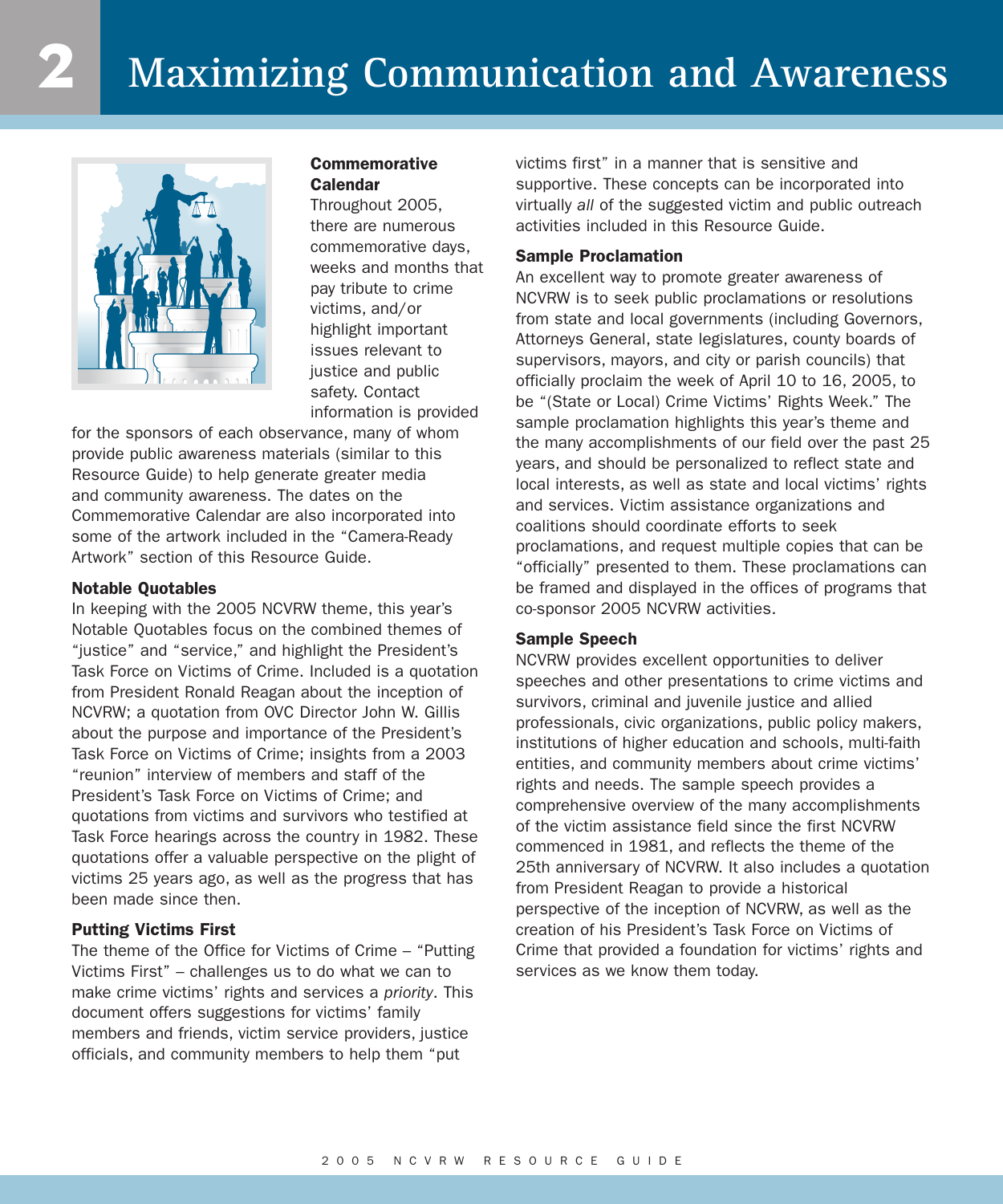Other Resource Guide documents that can enhance speeches and other public presentations during NCVRW include:

- "A Crime Victim's Experience: Then and Now."
- "Crime Victims' Rights in America: A Historical Overview."
- "Paving the Path to Justice."
- Statistical overviews (it is also helpful to include crime and victimization statistics relevant to your state or local jurisdiction).

### **Third Annual National Candlelight Observance**

The Third Annual National Candlelight Observance to commemorate the Silver Anniversary of NCVRW, and to pay tribute to crime victims and survivors and those who serve them, is scheduled for Thursday, April 7, 2005, in Washington, D.C. (Additional information about the National Observance – including the time and location – will be available at OVC's Web site: www.ovc.gov/ncvrw2005/welcome.html). *All* are welcome and encouraged to attend this special event, which is the premiere national tribute to 2005 NCVRW and crime victims and survivors. If you are unable to attend the National Observance in Washington, D.C., you may wish to organize a similar event in your community on this day.

# **Tips for Outreach to and Collaboration with Multi-faith Communities**

Communities that represent various faiths in America are important partners in efforts to assist victims of crime, and to promote the availability of victims' rights and services. Many crime victims and survivors turn to their spiritual advisors and communities for help to cope with the aftermath of crime. These tips can help engage multi-faith communities in efforts to create victim outreach and education efforts within their churches, synagogues, mosques and temples, and through their member activities, not only during 2005 NCVRW, but throughout the year.

### **Tips to Promote Victim and Community Awareness**

A unique feature of this year's tips is 23 creative activities that were sponsored during 2004 NCVRW by programs and coalitions that received NCVRW funding support from the Office for Victims of Crime. These innovative initiatives included news media outreach, creative uses of the NCVRW Resource Guide cameraready artwork, the creation of public memorials to honor victims, and outreach to traditionally underserved victim populations. More detailed information about each of these NCVRW projects is available from OVC by contacting ovc.ncjrs.org/askovc.

In addition, this section includes "25 Rights and Services" that can be highlighted to commemorate the 25th anniversary of NCVRW, along with other tips that can help promote the 2005 NCVRW theme.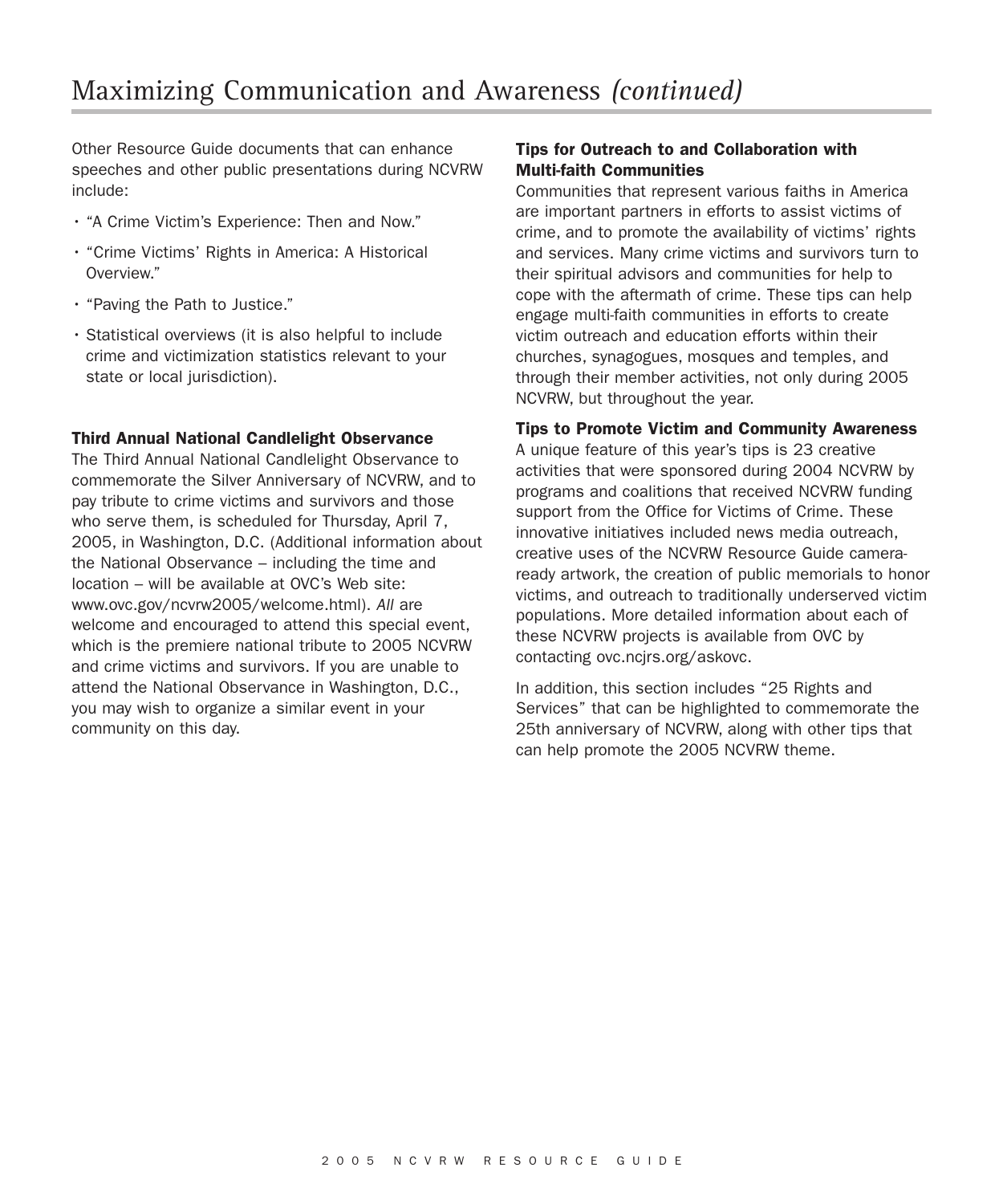# **2005 Commemorative Calendar**

**Please mark your calendars for the events listed below, and contact any of the listed telephone numbers or Web sites for additional information.**

#### **JANUARY** *CRIME STOPPERS MONTH*

Crime Stoppers International 800.245.0009 www.c-s-i.org

### *NATIONAL MENTORING MONTH*

**MENTOR** 703.224.2200 www.mentoring.org

### *NATIONAL STALKING AWARENESS MONTH*

U.S. Department of Justice, Office on Violence Against Women 202.307.6026 www.ojp.usdoj.gov/vawo

# **APRIL**

# *NATIONAL CRIME VICTIMS' RIGHTS WEEK April 10-16, 2005*

U.S. Department of Justice, Office for Victims of Crime 800.851.3420 (OVC Resource Center) www.ovc.gov

# *NATIONAL YOUTH SERVICE DAYS April 15-17, 2005*

Youth Service America 202.296.2992 www.ysa.org

### *NATIONAL VOLUNTEER WEEK April 17-23, 2005* Points of Light Foundation

800.750.7653 www.pointsoflight.org

# *NATIONAL CHILD ABUSE PREVENTION MONTH*

Prevent Child Abuse America 312.663.3520 www.preventchildabuse.org

### *NATIONAL SEXUAL ASSAULT AWARENESS MONTH*

National Sexual Violence Resource Center 717.909.0710 717.909.0715 (TTY) www.nsvrc.org

# **MAY**

*NATIONAL LAW DAY May 1, 2005* American Bar Association 312.988.5000 www.abanet.org

### *NATIONAL CORRECTIONAL OFFICERS WEEK May 1-7, 2005* International Association of Correctional Officers 517.485.3310

# *NATIONAL POLICE WEEK May 15-21, 2005*

Concerns of Police Survivors 573.346.4911 www.nationalcops.org

### *NATIONAL PEACE OFFICERS' MEMORIAL DAY May 15, 2005*

Concerns of Police Survivors 573.346.4911 www.nationalcops.org

# *NATIONAL MISSING CHILDREN'S DAY May 25, 2005*

National Center for Missing and Exploited Children 800.843.5678 www.ncmec.org

# *OLDER AMERICANS MONTH*

Administration on Aging Department of Health and Human Services www.aoa.gov

# **JULY**

*NATIONAL PROBATION AND PAROLE OFFICERS WEEK July 17-23, 2005* American Probation and Parole Association 859.244.8203 www.appa-net.org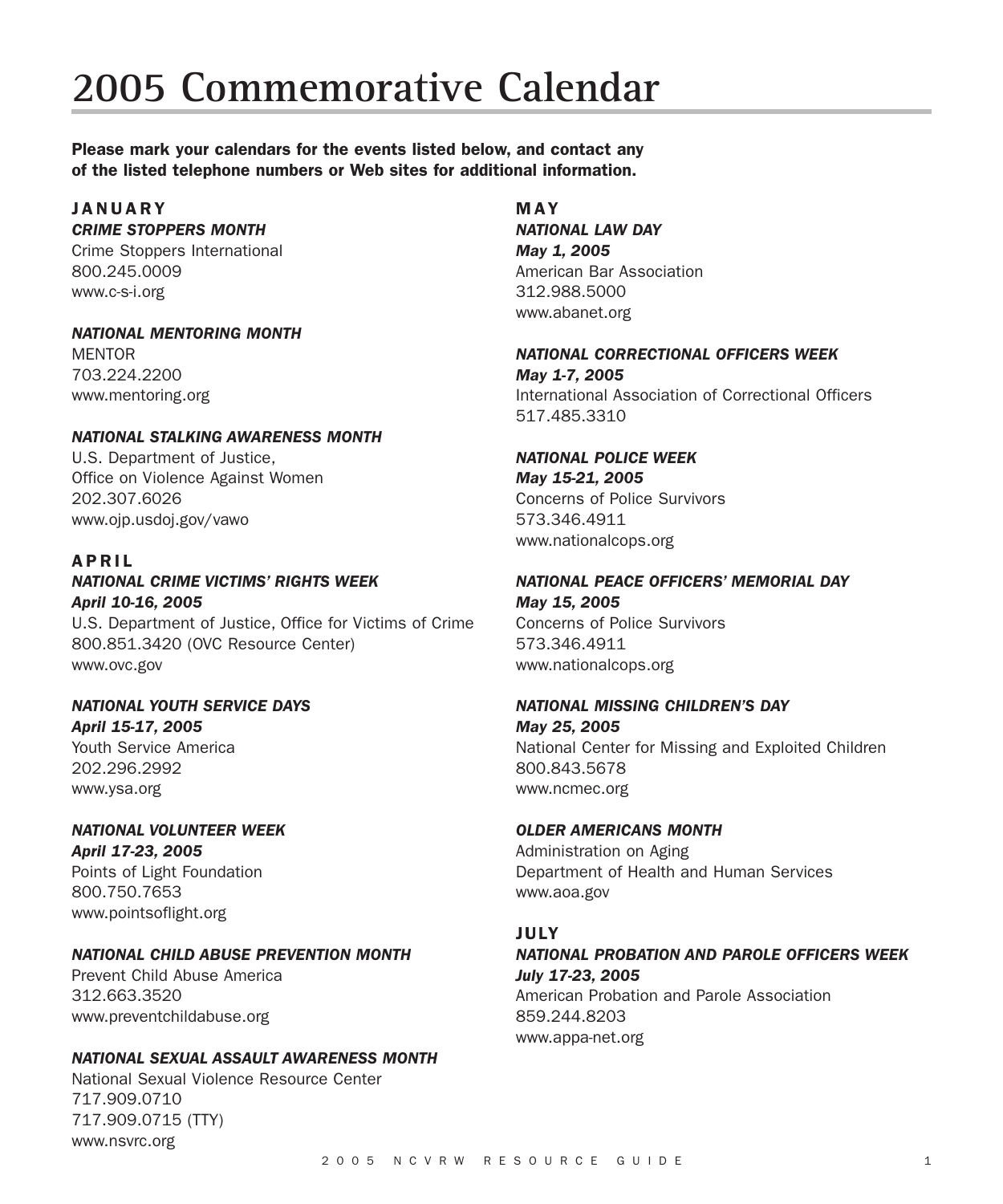# 2005 Commemorative Calendar *(continued)*

### **AUGUST** *NATIONAL NIGHT OUT*

*August 2, 2005* National Association of Town Watch 800.NITE.OUT www.nationaltownwatch.org

# **SEPTEMBER**

www.pomc.org

*NATIONAL SUICIDE PREVENTION WEEK September 4-10, 2005* American Association of Suicidology 202.237.2280 www.suicidology.org

# *NATIONAL DAY OF REMEMBRANCE September 25, 2005* National Organization of Parents Of Murdered Children, Inc. 888.818.POMC

**OCTOBER** *WEEK WITHOUT VIOLENCE October 16-22, 2005* YWCA of the USA 202.467.0801 www.ywca.org

*AMERICA'S SAFE SCHOOLS WEEK October 16-22, 2005* National School Safety Center 805.373.9977 www.nssc1.org

# *NATIONAL CRIME PREVENTION MONTH*

National Crime Prevention Council 800.627.2911 www.ncpc.org

# *NATIONAL DOMESTIC VIOLENCE AWARENESS MONTH*

National Coalition Against Domestic Violence 303.839.1852 www.ncadv.org

### **NOVEMBER** *TIE ONE ON FOR SAFETY*

November - December, 2005 Mothers Against Drunk Driving 800.GET.MADD www.madd.org

# **DECEMBER**

*NATIONAL DRUNK AND DRUGGED DRIVING PREVENTION MONTH* Mothers Against Drunk Driving 800.GET.MADD www.madd.org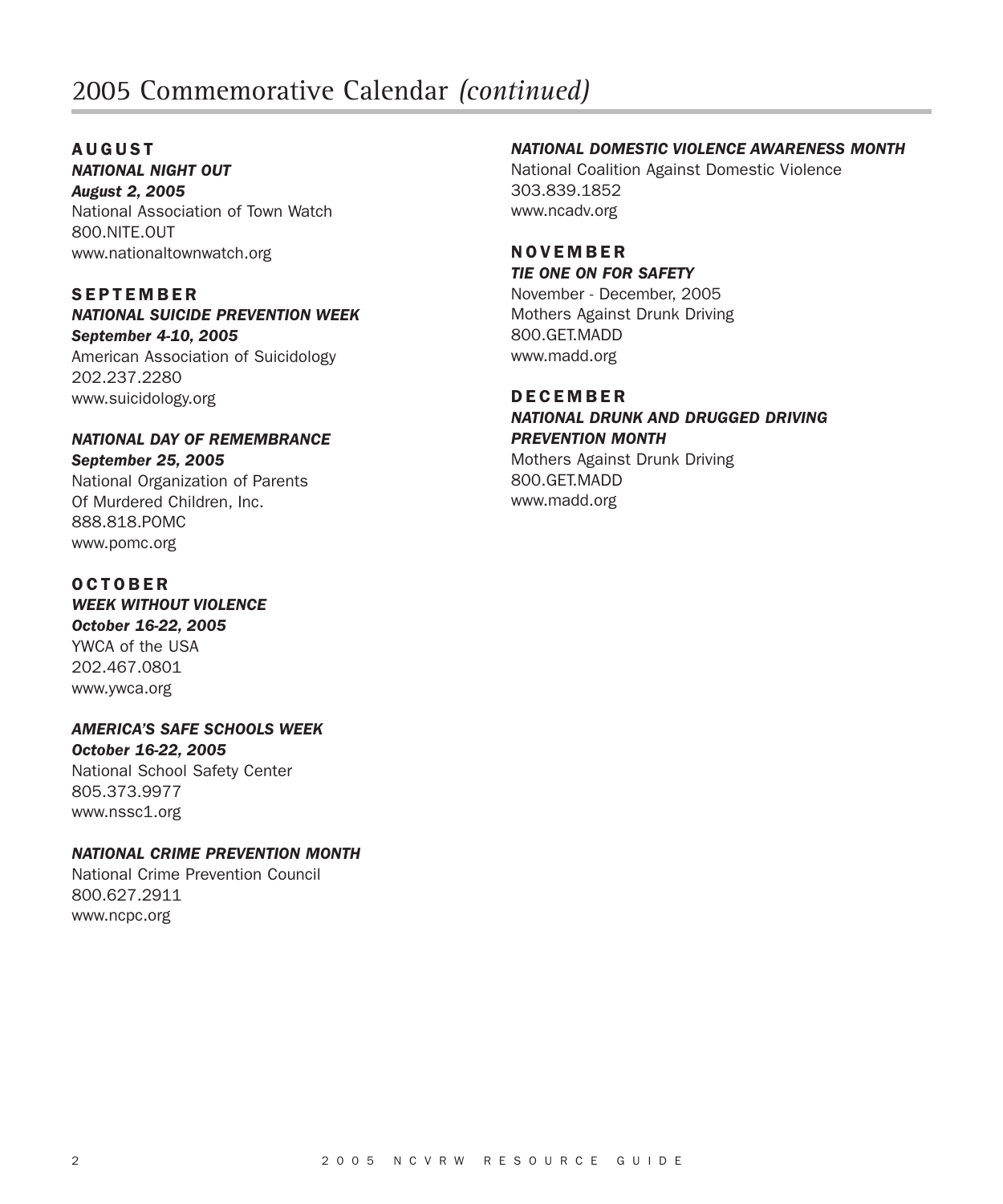# **Notable Quotables**

"For too long, the victims of crime have been the forgotten persons of our criminal justice system. Rarely do we give victims the help they need or the attention they deserve. Yet the protection of our citizens – to guard them from becoming victims – is the primary purpose of our penal laws. Thus, each new victim personally represents an instance in which our system has failed to prevent crime. Lack of concern for victims compounds that failure."

> *President Ronald W. Reagan April 1, 1981, on signing the Proclamation declaring the First National Crime Victims' Rights Week*

"When the President's Task Force on Victims of Crime, established by President Ronald Reagan convened its regional hearings in 1982, the power of the personal stories of crime victims was highly evident. Most crime victims and survivors who testified felt that people didn't understand their needs and concerns, and that the justice system was significantly imbalanced in favor of defendants and convicted criminals."

> *John Gillis, Director Office for Victims of Crime*

"Something insidious has happened in America: Crime has made victims of us all. Awareness of its danger affects the way we think, where we live, where we go, what we buy, how we raise our children, and the quality of our lives as we age. The specter of violent crime and the knowledge, that without warning, any person can be attacked or crippled, robbed or killed, lurks at the fringes of consciousness. The lessons of the victims run like a thread throughout and are the foundation of all the proposals that follow...."

> *Hon. Lois Haight, Esq., Chair President's Task Force on Victims of Crime*

"There is nothing like hearing from a victim himself or herself to truly hear the layers and layers of harm - the multi-challenges, the multi-layers, the multi-dimensions of this made us embrace more and more the fields and areas we thought were deficient."

> *Dr. Stanton Samenow, Criminal Psychologist President, Center for Responsible Living Alexandria, VA*

"It came through so clearly that the system actually *victimized* the victim - all the way up and down the line from the earlier impact of the crime, to the sentencing to parole, victims were not considered appropriate wards of the system."

> *Dr. Marion G. (Pat) Roberston, President Christian Broadcasting Network Virginia Beach, VA*

"There was complete disenfranchisement. We were treating victims somewhat like inanimate objects to be present, to say their piece, and to then be removed from the process."

> *Robert J. Miller Former Governor of Nevada*

"Things don't really happen in the system unless you personalize it, and demonstrate how much difference it makes in the lives of victims."

> *Terry Russell, Executive Director President's Task Force on Victims of Crime*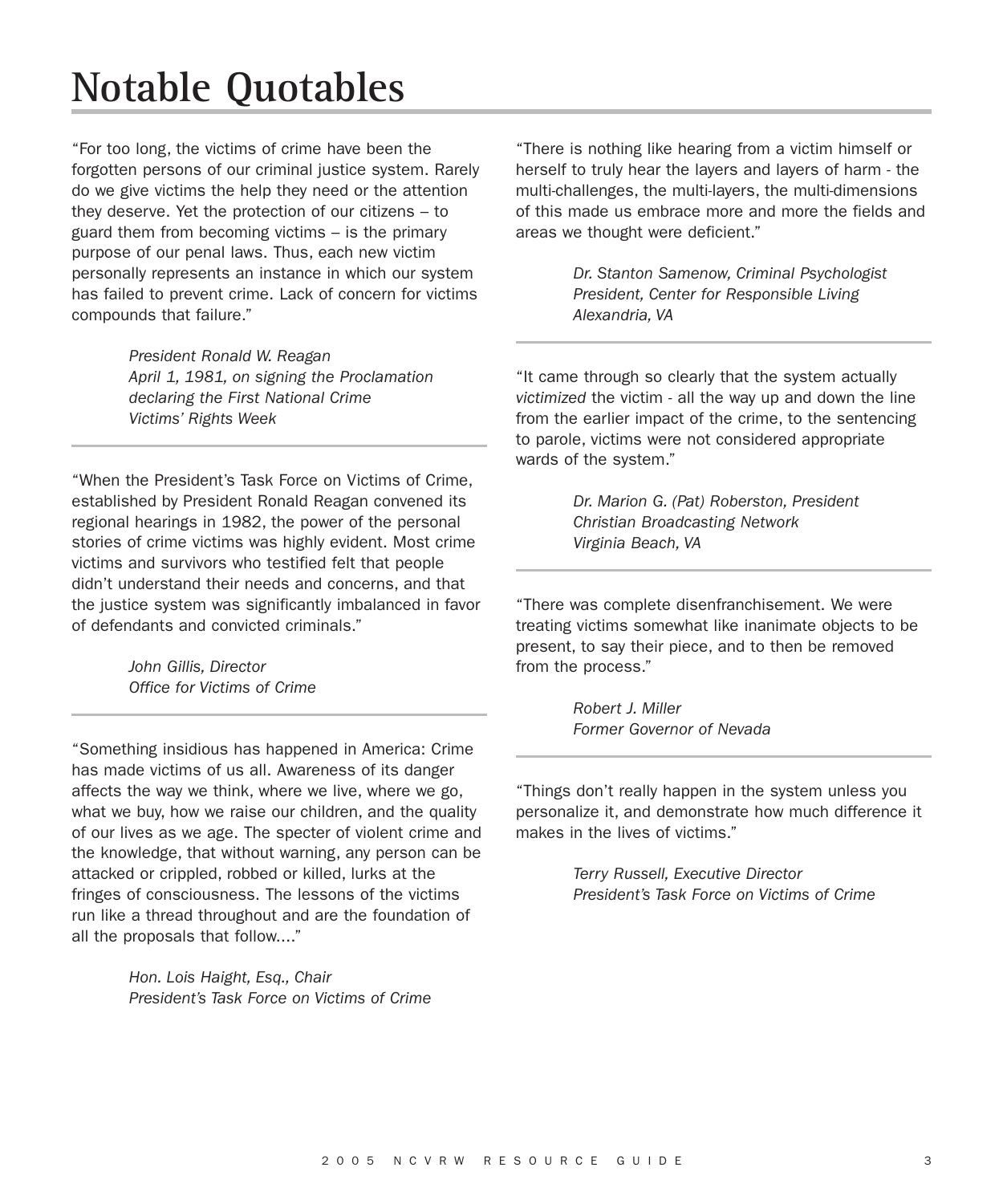"If you were them, what would you want and what would you expect? For crime victims, the importance is assertiveness. They [victims] are not expected to know all of their rights, but they should go in with an attitude that they have some and that they are going to exercise them by asking questions and desiring to participate."

> *Robert J. Miller Former Governor of Nevada*

"It is hard not to turn away from victims. Their pain is discomforting. Their anger is sometimes embarrassing. Their mutilations are upsetting. Victims are vital reminders of our own vulnerability."

> *Kenneth O. Eikenberry, Esq. Fomer Attorney General State of Washington*

# Quotations from five victims who testified at hearings of the President's Task Force on Victims of Crime, 1982

"To blame victims for crime is like analyzing the cause of World War II and asking, 'What was Pearl Harbor doing in the Pacific, anyway'?"

"I will never forget being raped, kidnapped, and robbed at gunpoint. However, my sense of disillusionment of the judicial system is many times more painful. I could not encourage anyone to participate in this hellish process."

"Why didn't anyone consult me? I was the one who was kidnapped, not the State of Virginia."

"What others see as an inconvenience is for the victim an endless nightmare."

"Balancing competing interests and equities in deciding a sentence can require a Solomon-like-wisdom – and even Solomon heard from both sides."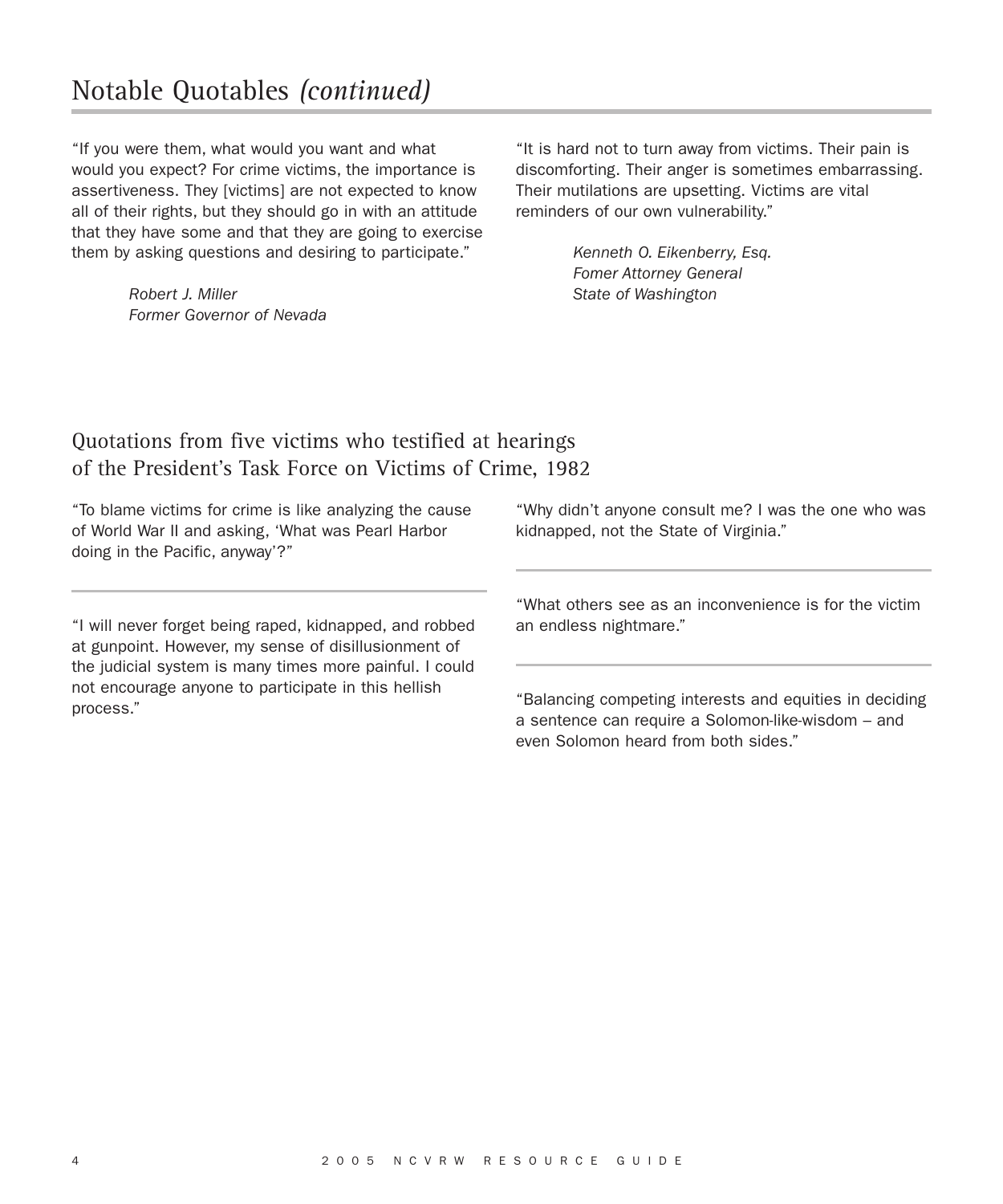# **Putting Victims First**

The theme of the Office for Victims of Crime – "Putting Victims First" – is highly relevant to *anyone* who is in a position to assist victims and survivors of crime, including family members and friends, victim service providers, criminal and juvenile justice professionals, and the community. By "putting victims first," we recognize that their rights, needs and concerns are priorities essential to promoting justice, safety and equal rights for *all*.

The following suggestions can be utilized in many victim/survivor and public education resources, including: speeches and other public presentations that target specific audiences; brochures and newsletters; and on agency Web sites. You can expand these "definitions" of "Putting Victims First" to make them more relevant to your own jurisdiction.

# **For Families and Friends of Crime Victims and Survivors, "Putting Victims First" Means:**

- Offering comfort and support immediately after a crime occurs, and in the days, weeks, months and even years that follow.
- Letting your loved one or friend know how sorry you are, and that what happened was not his or her fault.
- Providing encouragement, support and validation to your loved one or friend when he or she wants to talk about what happened, and what will happen in the future.
- Finding out about the wide range of victims' rights and services that are available to assist victims, survivors and their loved ones in your community, and helping them access these rights and services.
- Asking about the survivor's most important needs emotional, physical, financial and spiritual – and referring them to available resources to meet these needs.
- Monitoring your own range of possible emotional, physical and spiritual reactions to the crime and its effects, and seeking support and services, if needed, that can help promote your personal strength and resiliency.

• Recognizing that the anniversary date of a crime may be a difficult time for your loved one or friend – and for you as well – and being prepared to address any residual effects that result from the memory of the victimization.

# **For Victim Service Providers, "Putting Victims First" Means:**

- Creating an organizational environment and personal ethical guidelines that help guarantee swift, sensitive and effective assistance to victims of crime, as well as communications that convey empathy, understanding, and a willingness to help.
- Keeping up-to-date about current victims' rights laws and public policy at the federal, state and local levels, and developing services that help victims understand and exercise their rights.
- Keeping up-to-date about innovations in victim services that can enhance the assistance you provide to victims, and constantly seeking measures for improvement.
- Empowering victims by providing them with *options* and *opportunities* for assistance and for exercising their rights, and providing support (to the degree possible) for the choices they make.
- Conducting a needs assessment for victims that identifies their sustenance issues, mental and physical health concerns, issues related to how to access and exercise their rights, and their need for services that can be provided by victim assistance, criminal and juvenile justice, and allied agencies, as well as by their family members and friends.
- Becoming skilled in addressing the safety needs of victims, and assisting them, if needed, with the creation of personal safety plans.
- Being culturally competent in the provision of victim services, and the enforcement of victims' rights.
- Coordinating the provision of victim services, and developing strategic plans that identify gaps and avoid duplication of services.
- Conducting victim assessment or satisfaction surveys of victims whom you serve, in order to obtain important input that can help you improve the delivery of victim services.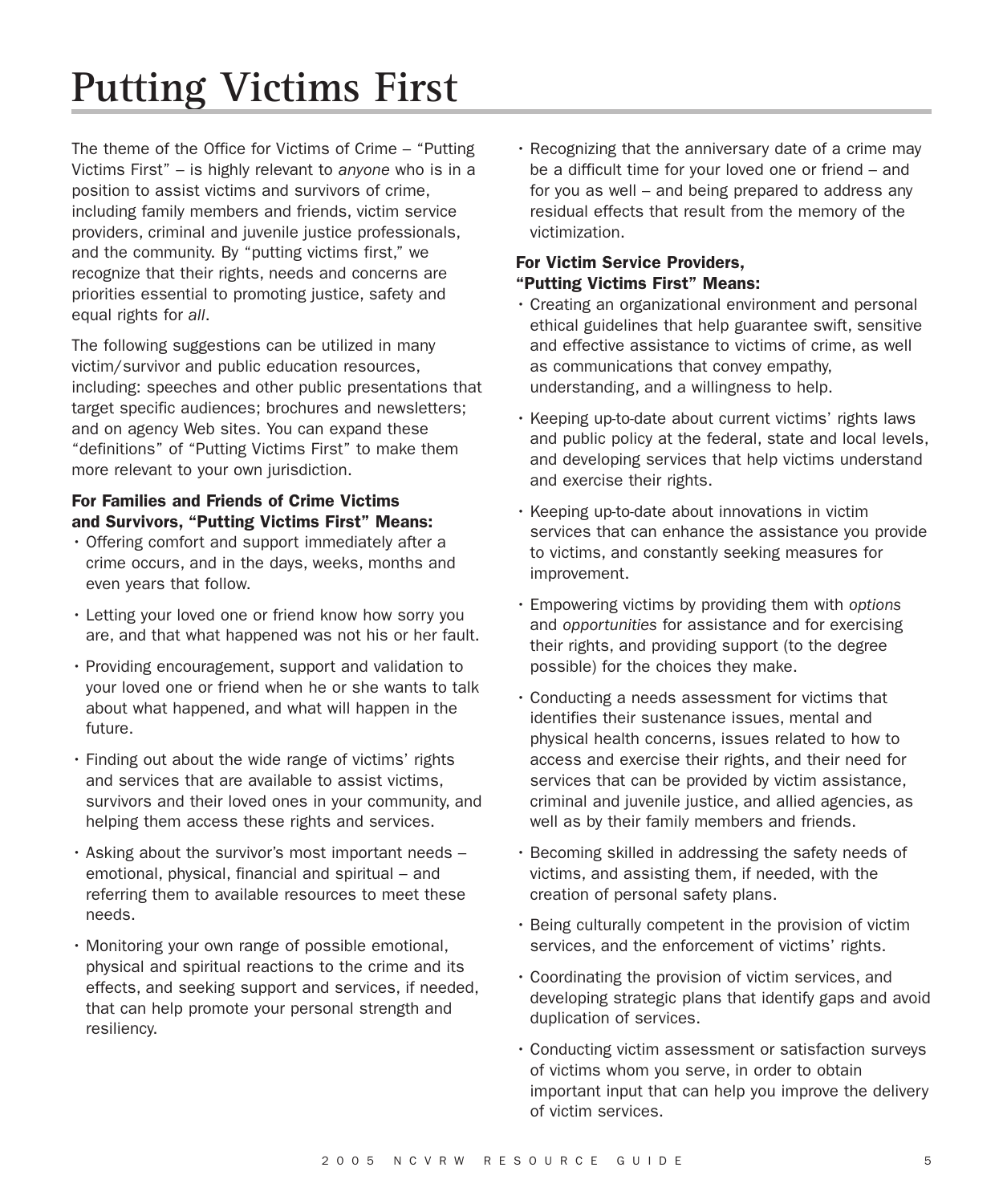# **For Criminal and Juvenile Justice Professionals, "Putting Victims First" Means:**

- Recognizing your leadership role in helping crime victims understand and implement their rights under law, and how to access victim services.
- Promoting collaboration to improve consistency in the implementation of victims' rights and the provision of victim services among justice officials and agencies, victim service providers, public policy makers, allied professionals, and community members.
- Being aware of victims' statutory rights in your state and *your role* in helping victims to exercise them, including the rights to: information and notification; participation in key justice proceedings; input through victim impact statements and pre-sentence investigation reports; protection and safety; restitution and other legal/financial obligations; victim compensation; and any recourse victims may have in your state if they feel their rights have been violated.
- Providing quality victim services that identify and address crime victims' most basic needs relevant to exercising their rights, and addressing the emotional, physical, financial and spiritual impact of crime on them.
- Empowering victims by providing them with *options* and *opportunities* for assistance and for exercising their rights, and providing support (to the degree possible) for the choices they make.
- Sponsoring ongoing venues for victims to give you input about their most important issues and concerns, such as Victim Advisory Councils, focus groups, and/or victim satisfaction surveys.
- Being culturally competent in the explanation and enforcement of victims' rights, and the provision of victim assistance services.

## **For Community Members, "Putting Victims First" Means:**

- Understanding that crime isn't "something that happens to somebody else." It is our family members and loved ones, neighbors, friends and co-workers who are profoundly affected by crime and victimization.
- Becoming educated about the emotional, financial, physical and spiritual impact of crime on victims, so that you can provide timely and effective assistance to someone you know who may need help.
- Becoming aware of the wide range of victims' rights, as well as the availability of victim assistance programs, that can help victims seek justice and begin the path to recovery in the aftermath of a crime.
- Volunteering at and providing your ongoing support to victim assistance organizations and criminal and juvenile justice agencies to help crime victims, and promoting victims' rights and community safety.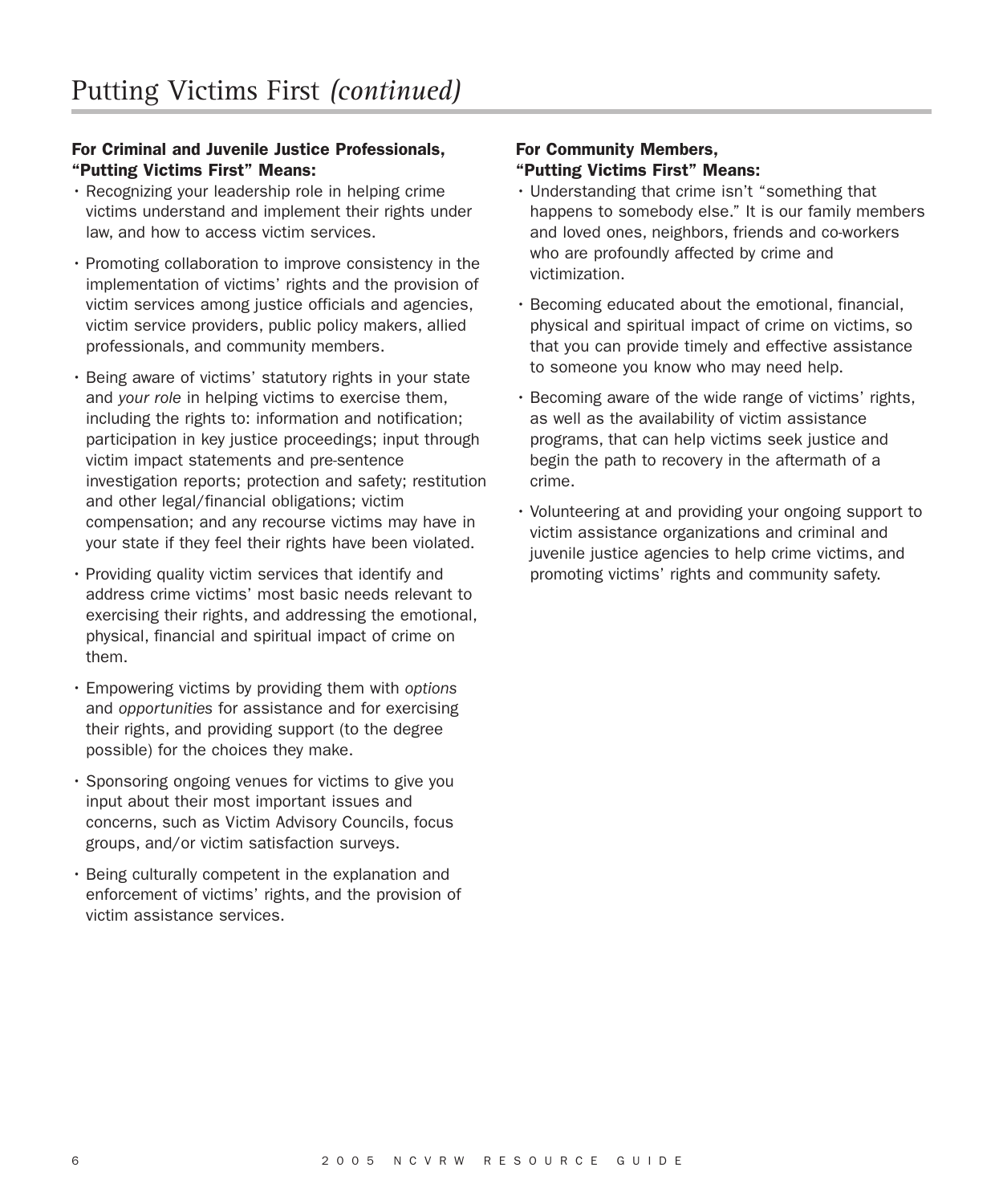# **Sample Proclamation**

| Whereas,  | President Ronald W. Reagan first declared "National Crime Victims' Rights Week" in 1981 to<br>focus our Nation's attention on the plight of crime victims; and                                                                                                                                                                                          |
|-----------|---------------------------------------------------------------------------------------------------------------------------------------------------------------------------------------------------------------------------------------------------------------------------------------------------------------------------------------------------------|
| Whereas,  | this Silver Anniversary of National Crime Victims' Rights Week provides a national<br>opportunity to reflect on the devastating impact of crime and terrorism on victims and our<br>entire Nation, and to strengthen our national resolve to ensure that victims' needs are<br>identified and addressed; and                                            |
| Whereas.  | since 1981, the crime victim assistance field has expanded from a handful of assistance<br>programs to include over 10,000 community- and justice system-based programs, and in<br>2005, there are more than 32,000 federal and state statutes that define and protect<br>victims' rights; and                                                          |
| Whereas.  | America as a Nation, and we as individuals and communities, recognize that justice isn't<br>served until crime victims are, that crime and violence in America affects us all, and that<br>victims' rights are a critical component of "justice for all;" and                                                                                           |
| Whereas,  | justice isn't served until all crime victims and those hurt by crime - our mothers and fathers,<br>sons and daughters, sisters and brothers, neighbors and friends – are provided support and<br>assistance in the aftermath of victimization; and                                                                                                      |
| Whereas,  | despite impressive accomplishments over the past 25 years in crime victims' rights and<br>services, there remain many challenges to ensure that all crime victims and survivors are<br>treated with dignity and respect, recognized as key participants within our systems of justice,<br>and afforded services that provide help and hope to them; and |
| Whereas,  | America as a Nation recognizes that we serve justice by serving victims of crime and that by<br>helping victims and survivors of crime, we help make our homes and neighborhoods,<br>communities and Nation stronger, safer and more secure; and                                                                                                        |
| Whereas,  | America has joined together annually for the past 25 years to recognize the needs and rights<br>of crime victims and survivors during National Crime Victims' Rights Week each April;<br>therefore, be it                                                                                                                                               |
| Resolved, | that <i>(individual or entity)</i> proclaims the week of April 10 to 16, 2005, to be<br>(City/County/Parish/State) Crime Victims' Rights Week, and honors crime victims and those<br>who serve them during this week and throughout the year; and be it further                                                                                         |
| Resolved, | that as individuals, communities and a Nation, we value justice in America that includes and<br>involves crime victims, and seek to serve justice by serving victims of crime; and be it<br>further                                                                                                                                                     |
| Resolved. | that a suitably prepared copy of this proclamation be presented to (your organization) on<br>(date).                                                                                                                                                                                                                                                    |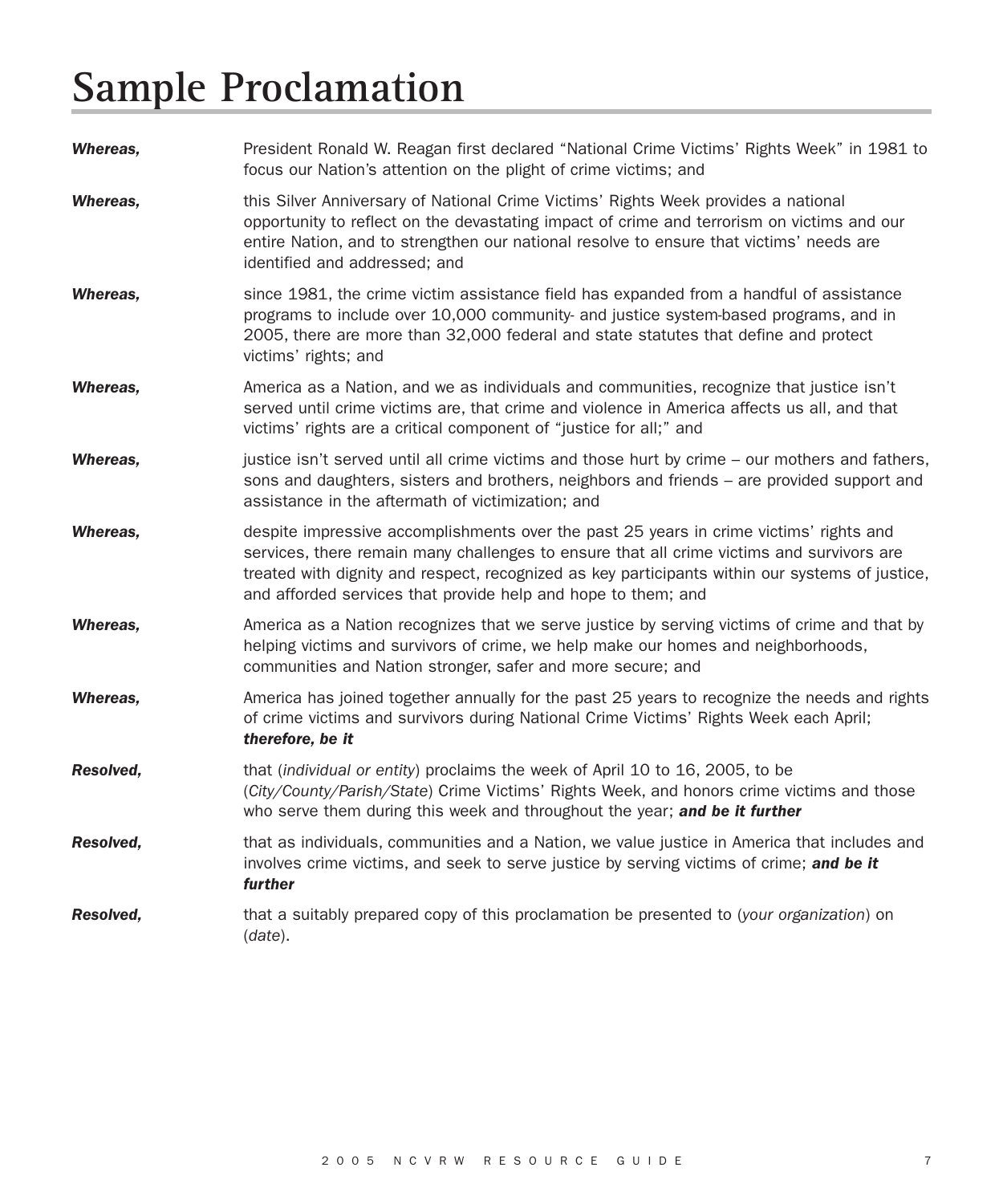# **Sample Speech**

If you ask ten people on the street in our community what "justice" means to them, you might get ten different answers. If you ask ten victims of crime what "justice" means to them, it's likely a common theme will occur. To victims and survivors of crime, justice simply means that they are treated with respect, that they are *listened to* and actually *heard*, and that they will have a voice in vital decisions that are made related to their cases, as well as to their lives.

In America today, we often speak of "criminal justice" and "juvenile justice" and even "community justice." Yet we seldom hear about "victim justice," which is at the very heart and soul of "justice" in our nation. If victims never reported crimes, we would not be able to identify and arrest violent offenders. If victims didn't cooperate as witnesses in criminal cases and juvenile adjudications, the guilty would remain free to harm again. And if victims didn't bravely speak out about the devastating impact of crime on them and those they love, few of us would fully realize the domino effect of crime that affects *each and every one of us* – that those being injured and assaulted and murdered are our mothers and fathers, sons and daughters, sisters and brothers, neighbors and friends. *One* crime can have *many* victims.

This week, we join together to honor victims and survivors and those who serve them, and to commemorate the Silver Anniversary of National Crime Victims' Rights Week.

When President Ronald W. Reagan declared the first National Crime Victims' Rights Week 25 years ago, he also soon established the President's Task Force on Victims of Crime, which for the first time offered a national perspective on the plight of crime victims. "In proclaiming Crime Victims' Week, I stated that our commitment to criminal justice goes far deeper than our desire to punish the guilty or to deter those considering a lawless course," President Reagan said. "Our laws represent the collective moral voice of a free society – a voice that articulates our shared beliefs about the roles of civilized behavior. Both the observance of Crime Victims' Week and the creation of this Task Force are entirely consistent with principles that lie at the heart of our nation's belief in freedom under law."

In the past 25 years, there have been hundreds of millions of people in our nation who have been victimized by crime – women battered, children abused and traumatized, men and women assaulted, countless people murdered, and an entire nation devastated by senseless acts of terrorism against our people. It is in honor of these brave victims and survivors of crime that we validate our common "belief in freedom under law" and declare in a unified voice: "Justice Isn't Served Until Crime Victims Are."

In the aftermath of crime, there is shock and devastation, pain and trauma and fear. There is confusion about what is happening *now*, and what will happen in the *future*. Yet there is also a path of help, of hope and of healing that is paved each and every time someone reaches out to help a victim of crime, and to provide support to someone who is hurting. There is a path of *justice* that results from the simple act of *service* to victims and survivors of crime. Crime victims *deserve* to have their most important needs identified and addressed.

Justice isn't served until crime victims are treated with dignity and compassion by our criminal and juvenile justice systems.

Justice isn't served until crime victims' most basic needs are identified – safety, housing, basic medical and mental health care, food and clothing for their children – and that efforts are made to meet these important needs.

Justice isn't served until crime victims are informed of *all* their rights throughout the justice process – rights that empower them, give them important choices, and offer them opportunities to have a voice in their cases, and in their future; rights that include information, notification, protection, participation, restitution, and victim compensation.

Justice isn't served until we realize, as a community and as a nation founded on the principles of "equal rights for all," that violence affects us *all*, and that victims' rights represent the very foundation upon which our nation was created.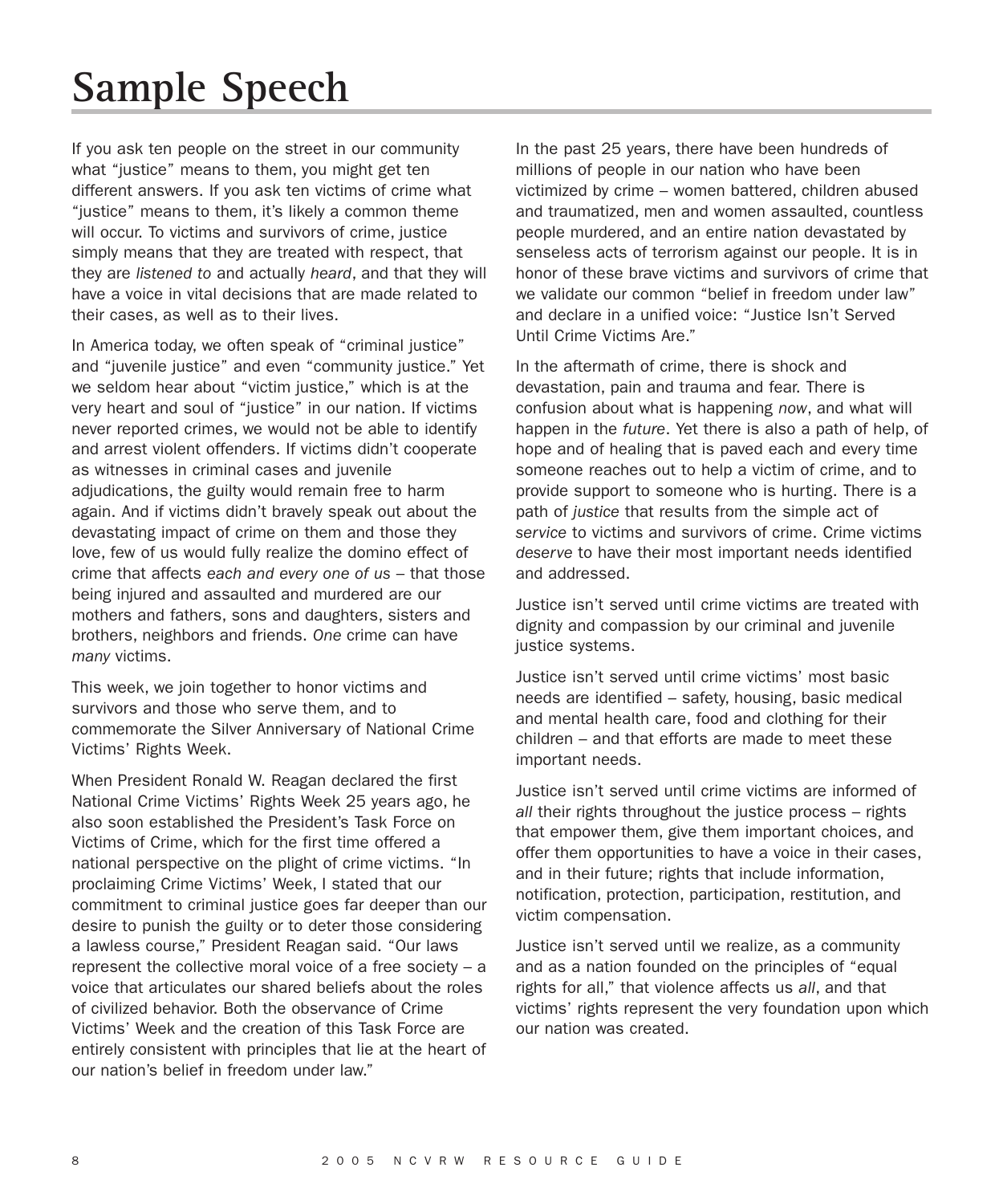And justice isn't served until all crime victims can be assured that their offenders will be held accountable for their crimes, and that our collective efforts focus on preventing future victimization, and promoting individual and community safety.

Every time we serve victims and survivors of crime, we are also serving justice. "Service" comes in many shapes and forms – from simply listening to a survivor who needs to talk about his or her experiences, to asking, "Is there anything I can do to help you?," to becoming informed about victims' rights and services so that you, in turn, can inform victims who truly need these resources. You can serve victims as a compassionate family member or friend, or as a volunteer for one of the many programs in our community that provide victims with information, support, and assistance. You can serve victims through your support of criminal justice policies and public policy that promote rights and assistance for victims of crime, and accountability for criminal offenders. You can serve victims by referring *anyone* whom you know is a crime victim or survivor of crime to a victim assistance program.

This week and throughout the year, we can make justice *truly meaningful* and *truly effective* by recognizing the rights and needs of victims and survivors of crime, and by recognizing that crime isn't something that "happens to someone else." Because one crime can have many victims, and because we have countless opportunities to ensure that victims and survivors receive the rights and respect that they *need* and *deserve*.

So this week, as we pay tribute to crime victims and all those – including many of you – who dedicate their lives to helping them, our shared challenge is to realize that *justice isn't served until crime victims are*, that justice isn't served until victims' rights and services are not just celebrated *annually*, but practiced *daily*.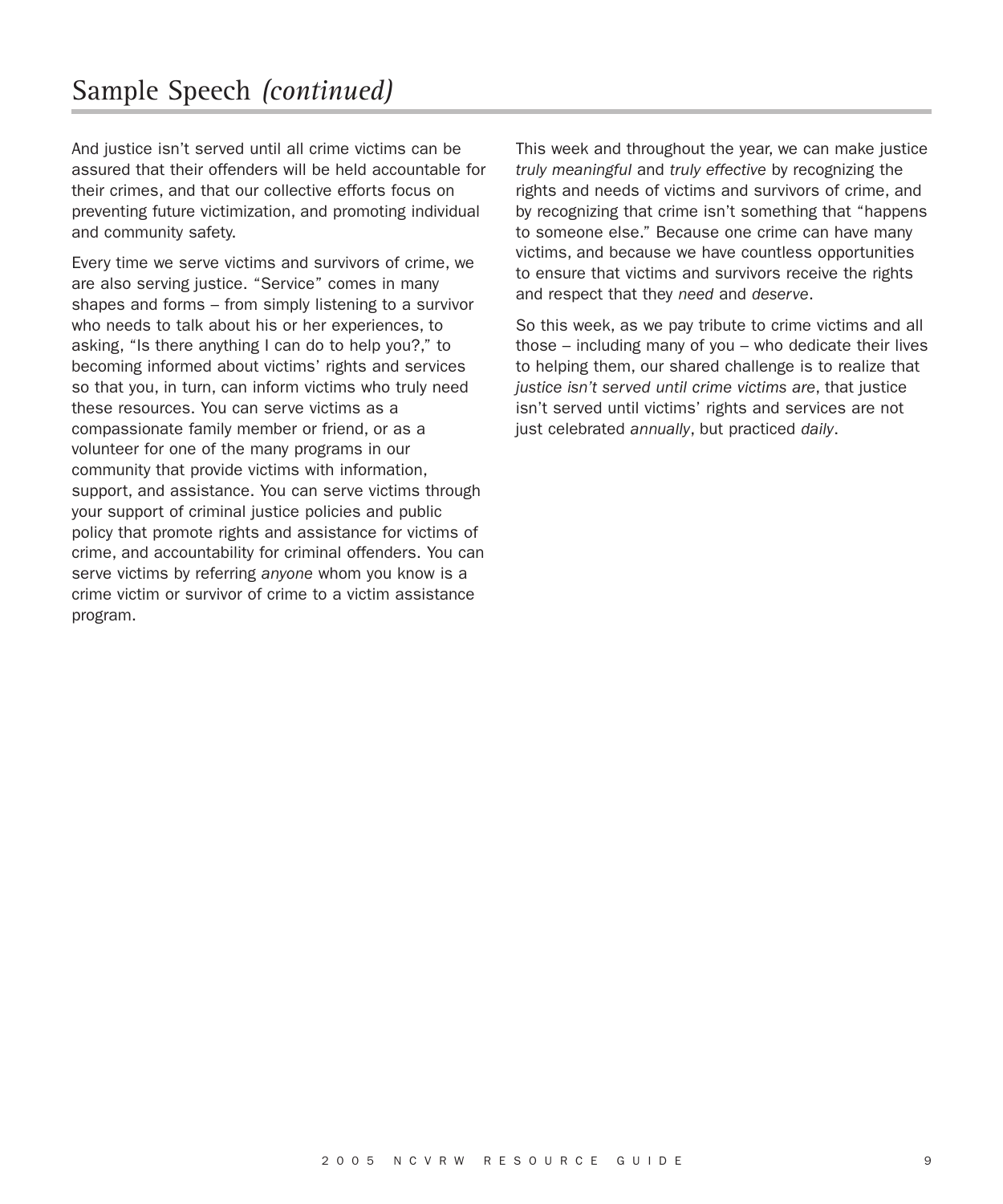# **Tips for Outreach to and Collaboration with Multi-faith Communities**

If your group or organization is interested in developing an interfaith program involving communities that represent different faiths, or materials specifically for 2005 National Crime Victims' Rights Week, here are some tips for getting started.

# **Start early and be patient.**

Faith leaders receive more mail and invitations than they can accommodate and often are reluctant to take on new initiatives. *They are most likely to participate if they have been involved in the development of a program or project*. It takes time to build trust, even among denominations or sub-groups of one faith. Start with a small group of representatives of various faiths who are already familiar with crime victims' issues and services. They do not necessarily need to be faith leaders, but may be volunteers in the community to whom victims informally turn for help. This initial group should meet a few times in order to move from tolerance to mutual respect and appreciation of each other. Early meetings might offer the opportunity for each group to share basic information about its faith, correct myths or misunderstandings, and identify common themes of peace and non-violence. The ultimate task of this group is to decide on a reasonable goal for commemorating 2005 National Crime Victims' Rights Week and identify interfaith members of a steering committee who can work together to achieve the goal.

### **Decide what you want to accomplish.**

- Sermon, homilies or teaching outlines for faith leaders who will address crime victims' most important concerns?
- Newsletters or inserts for the worship bulletin depicting crime victimization and where to go for help?
- Speakers' bureau of crime victims and victim services providers who will speak to faith groups during National Crime Victims' Rights Week?
- Resource guide for cross-referrals between faith communities and victim assistance agencies?
- Interfaith anti-violence forum or breakfast during National Crime Victims' Rights Week?
- Dating violence materials for faith-based youth groups and organizations?
- Domestic violence screening tools for pre-marriage counseling programs in faith communities?
- A victim memorial service that is spiritually sensitive to all faiths in your community?
- Theologically-based materials for each faith group that emphasize non-violence, compassion for victims, and offender accountability?
- Brochure outlining how members of the faith community can support victims of crime?
- Training about crime victim issues for faith communities?
- A spiritually-sensitive crisis response plan in the event of a community disaster?
- Other?

# **Develop a steering committee with commonalities.**

Most steering committee members will emerge from the initial planning group. A few more key faith leaders may be added. While it would be ideal to bring together all faiths in your community, it is not likely to happen initially. Jews, Christians, and Muslims are likely to work well together because they share the same heritage. Buddhists and Hindus may work well together because of their common faith characteristics. Those who practice traditional Native American spirituality are accepting of other faith groups. If interdenominational groups within Christianity or interfaith groups have already been developed in your community, that's a good place to start.

### **Diversify leadership.**

While one person may be identified to schedule meetings and plan logistics, all participants on the steering committee should have balanced and equal authority in all phases of program development and implementation.

### **Remember that an interfaith program is** *not* **a melting pot program.**

An interfaith program is more like a mosaic than a melting pot. It is not realistic to seek to reduce each faith to a common denominator. However, it is reasonable to focus on multiple manifestations and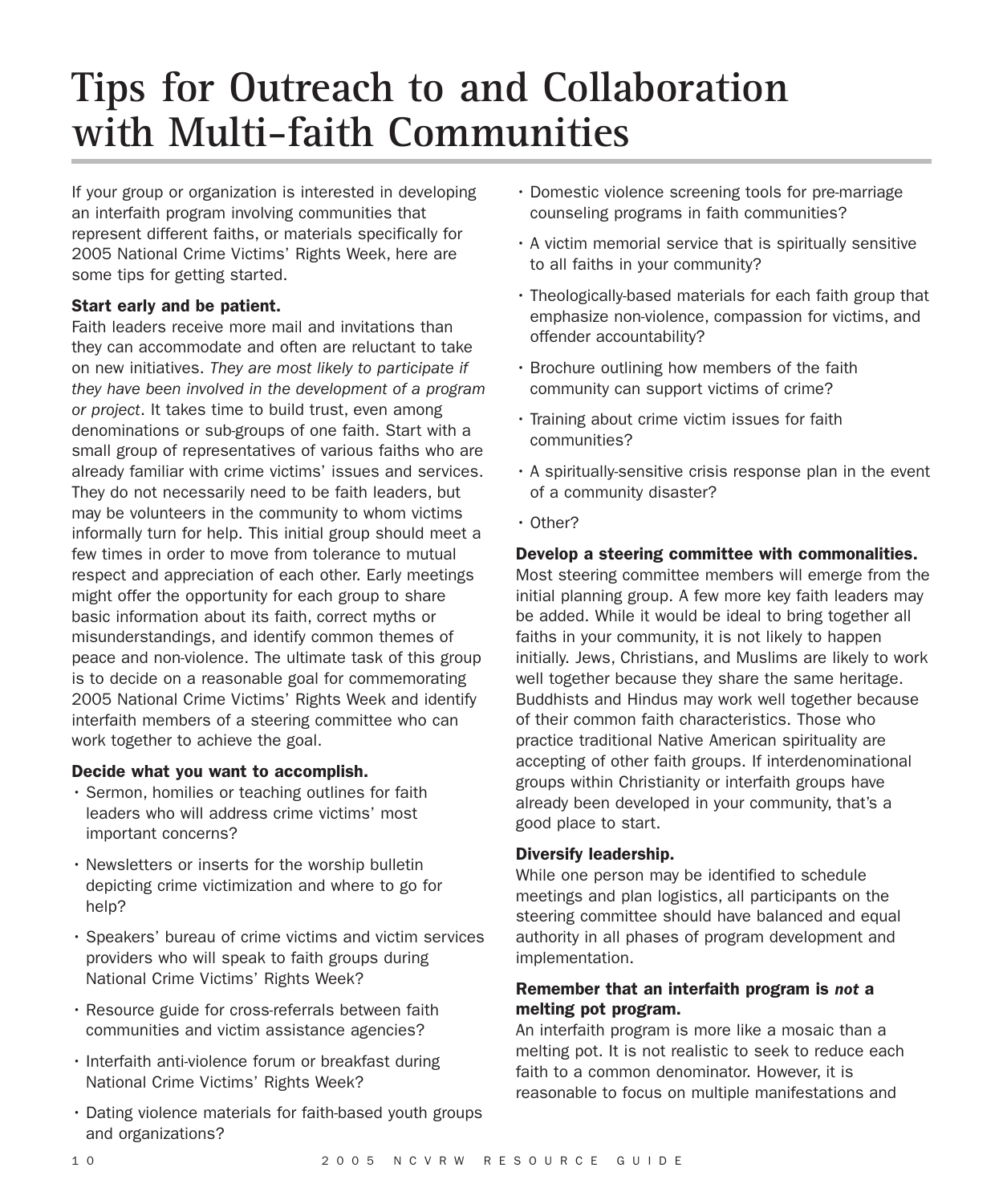expressions of a common theme, such as peace or antiviolence. For example, Jews may pray to Yahweh for peace; Christians may pray for peace in the name of Jesus; and Muslims may pray for peace directly from the words of the Qu'ran to Allah. Hindus and Buddhists are more comfortable with meditation than prayer. Never expect all groups to pray the same way.

### **Meet at different places to develop the program.**

The sites of various committee meetings should rotate among the faiths, perhaps at a church one time and a synagogue, temple, or mosque the next. Likewise, if the program is to be an annual one, such as an Interfaith Memorial Service for Victims of Crime, the actual site of the service may change from year to year.

#### **Don't expect universal participation.**

A mailing to every faith community in your jurisdiction is not likely to be effective. Rely on steering committee members to distribute information about the program within their own faith groups; these personal contacts are essential for success. Each can introduce the program to their youth groups, congregations, service agencies, seminaries, and faith leaders through personally-signed cover letters or direct personal contacts.

# **Promising Practices in Interfaith Victim Services Programs**

### *The Sabbath of Domestic Peace Coalition* in

Philadelphia, Pennsylvania, offers an annual focus on domestic violence in Jewish and Christian congregations. A 36-page booklet informs readers about domestic violence and provides worship resources for clergy. For more information, go to www.sabbathofdomesticpeace.org.

*Daughters of Abraham* in Arlington, Texas, is a group of Jewish, Christian, and Muslim women who came together after the terrorist attacks of September 11, 2001, to enhance their understanding of various faiths and seek peace within the community. For more information, contact jhlord2@comcast.net.

*Crime Victims Services* in Allen and Putnam Counties, Ohio, includes a Victim Ministry program to address spiritual concerns of victims. For more information, go to www.CrimeVictimServices.org and click on "Victim Ministry."

*STAND! Against Domestic Violence* in Richmond, California, has partnered with the Greater Richmond Interfaith Program and Richmond Police chaplaincy in Contra Costa County to enhance spiritually-sensitive services to victims. The program offers faith breakfasts, community roundtables, and Faith Communities and Victims of Crime forums. For more information, go to www.standagainstdv.org.

*The Crime Victims Advocacy Council* in Atlanta, Georgia, includes a Pastoral Care Division that offers pastoral care, crime victim-specific worship services, biblical studies, hospital visits, and death notification services. For more information, go to www.gbgm-umc.org/cvac.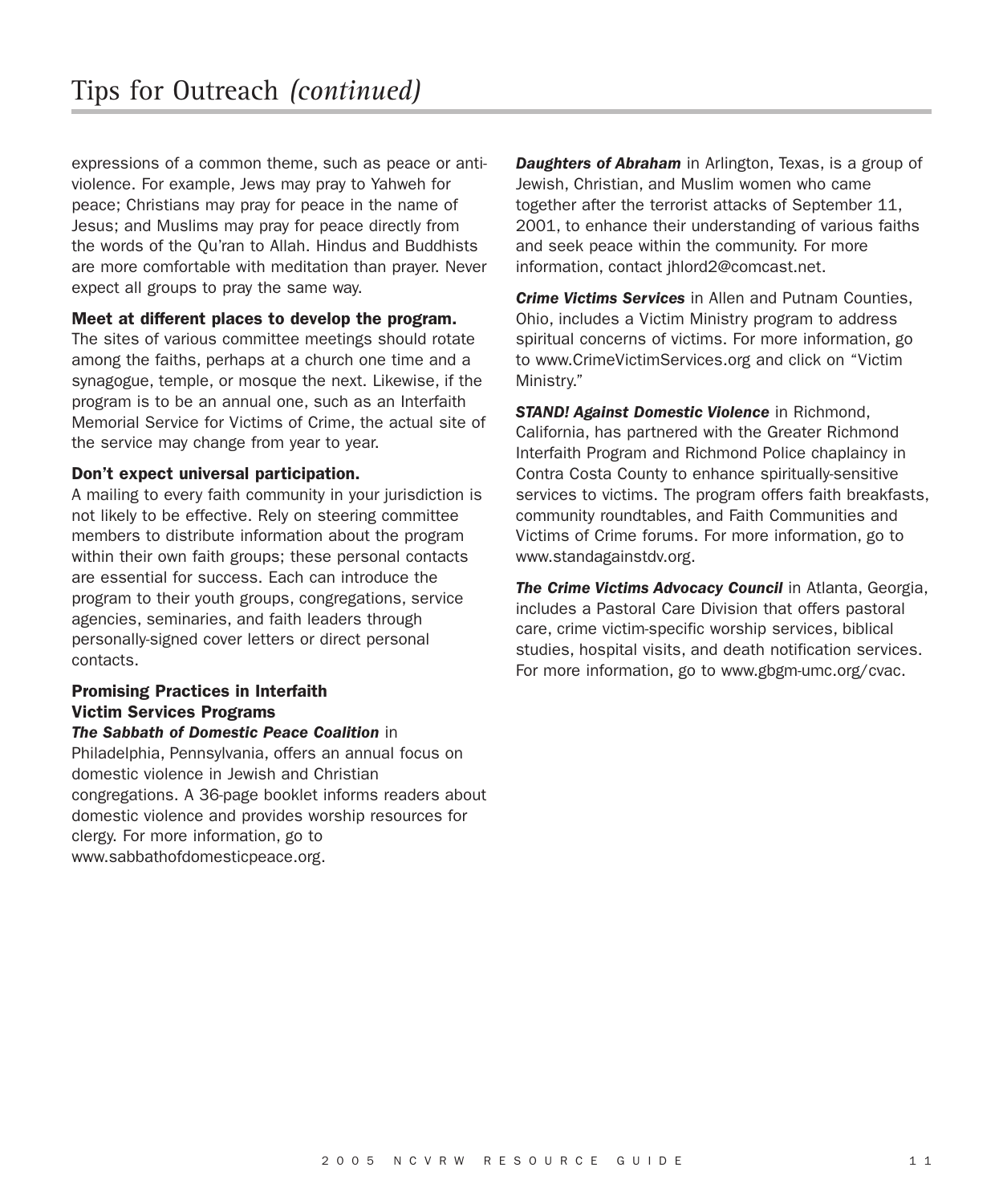# **Tips to Promote Victim and Community Awareness**

# **Creative 2004 NCVRW Victim and Community Awareness Activities**

*In 2004, communities planning public awareness and community education events for National Crime Victims' Rights Week were, for the first time, provided an opportunity to apply for financial support through the Office for Victims of Crime. Sixty-four communities across the United States were competitively selected to receive partial reimbursement for expenses related to promoting victims' rights and services during NCVRW within specific jurisdictions. Highlighted below are examples of some of the events and activities supported, in part, by OVC. In many of these communities, "traditional" NCVRW events were enhanced by the expansion of collaborative partnerships during the planning phase of each event, and by increased attention paid to utilizing the OVC NCVRW Resource Guide and expanding media relations. More detailed information about each of these NCVRW projects is available from OVC by contacting ovc.ncjrs.org/askovc.*

### **Tree Plantings/Living Memorials**

In Albany, Georgia, two weeping willow trees were dedicated by the Crime Victims' Rights Week Committee as a reminder that violence has taken and damaged lives. During the ceremony, a poem was read and "Amazing Grace" was sung to the sound of an acoustic guitar. A marble marker near the trees is inscribed, "The willow listens and weeps with the gentle whispers of hope. In memory and honor of crime victims in the Dougherty County area."

Collaboration between service providers and public agencies in Waco, Texas, resulted in the dedication of a grove of trees in honor of all crime victims. During an emotional one-hour ceremony, attended by approximately 300 people, victims and survivors of all types of crimes used a gold shovel to put dirt around the last tree within this "Grove of Hope." Victims had the opportunity to say a few words about their loved one. Seed packets of forget-me-not flowers with the date and NCVRW 2004 imprinted on it were distributed to the participants. To celebrate NCVRW in the future, victim service providers in McLennan County hope to add more trees, benches, and walkways to the grove.

# **Outreach to the Business Community**

In Sioux City, Iowa, the Council on Sexual Assault and Domestic Violence collaborated with the local Community Coalition Against Domestic Violence, the Siouxland Chamber of Commerce, and the Employer's Council of Iowa to host a one-hour working luncheon during NCVRW entitled "When Crime Comes to Work: Recognition, Response, and Support for Victims." Each of the 45 participants, including a diverse representation of leaders from local manufacturing companies and other businesses, received a comprehensive resource package and posters to promote NCVRW. PSAs for radio and television were adapted from the NCVRW Resource Guide to promote the event, and to provide information to the public about victims' rights and services.

# **Blood Drive**

The Crime Victims' Rights Week Committee in Albany, Georgia, collaborated with the local American Red Cross to promote a blood drive, in honor of crime victims, during NCVRW. Radio PSAs and posters distributed throughout the community advertised this event.

### **Web Site Development**

In an effort to promote local NCVRW events in the city of Rochester, New York, and provide information regarding victim assistance resources in Monroe County, the Monroe County/City of Rochester Coalition for Crime Victims developed a Web site utilizing the graphics and the crime clock concept provided within the 2004 NCVRW Resource Guide. The site is located at www.4victims.org and provides telephone contact information and links to Web sites of local victim service programs.

# **Child Identification Event**

A Community Child Identification Event was hosted by the Tri-County Victims' Rights Week Committee, a coalition of 11 victim service agencies providing services in the tri-county area surrounding St. Cloud, Minnesota. With laptop computers and digital cameras from the Jacob Wetterling Foundation and with additional volunteer assistance from the Becker Women of Today Chapter and students from St. Cloud University, approximately 424 children were fingerprinted and photographed. This information, along with the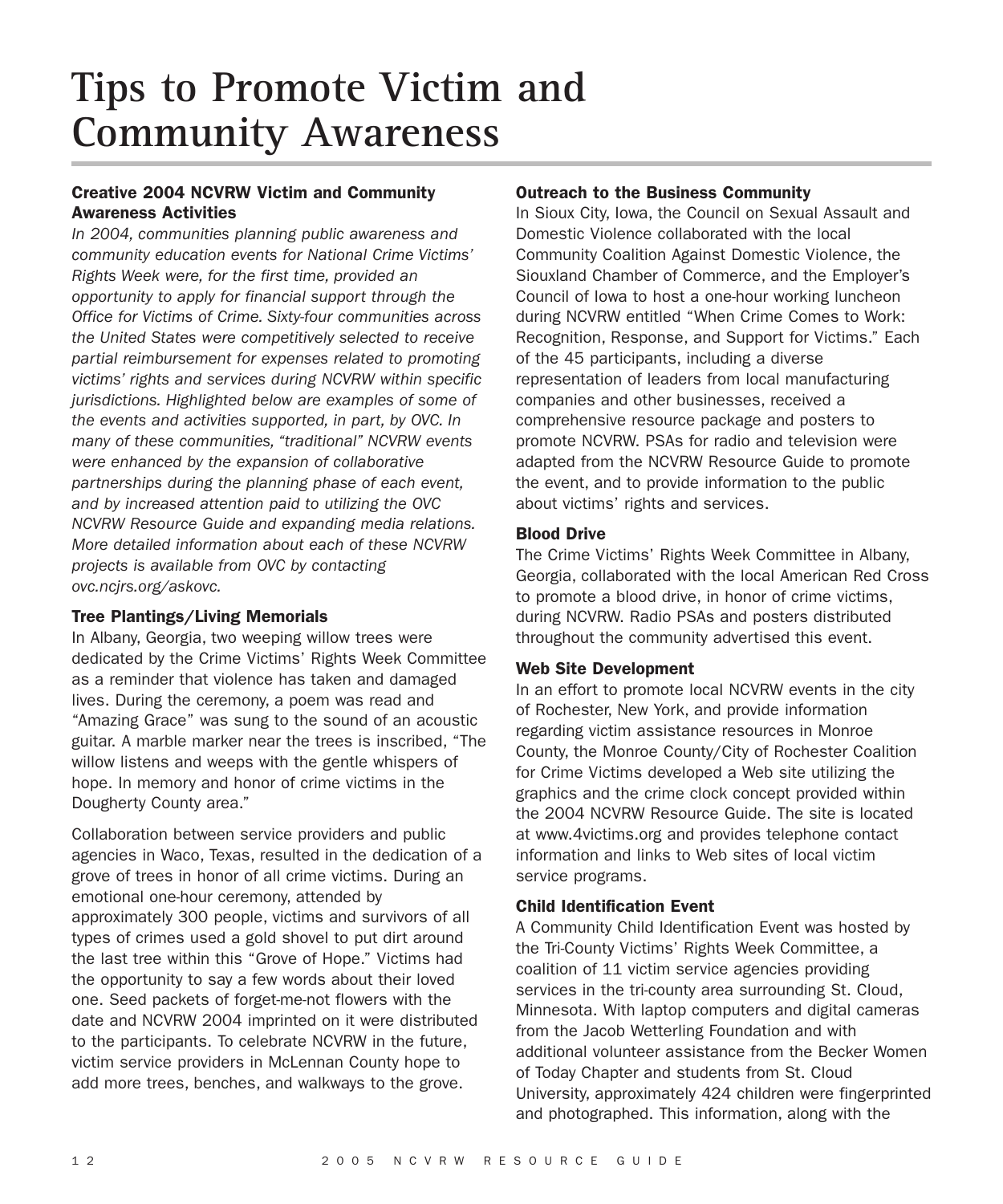child's height and weight, was burned onto a CD and provided to the parents. The event was held in the Community Center's gymnasium, which was decorated with posters created by the Becker Elementary fifth grade students and banners designed using the NCVRW Resource Guide themes. The MADD–Stearns County Chapter Crash Car was parked near the entrance, and a large display booth promoted victims' rights and local service information.

### **Outreach to High School Students**

The City of Newark collaborated with the Newark, New Jersey, Board of Education to present a NCVRW event to approximately 950 sophomore, junior and senior students. The program included a performance from a teen repertory company about social and cultural issues that concern young people, such as dating issues, gang and sexual violence, robbery and theft, teenage drunk driving, parental issues, peer pressure and taking responsibility for their choices. The students received a list of agencies and telephone numbers for local victim service providers and a list of dating rights and responsibilities.

### **Small Table Tent Displays/Grocery Bag Inserts**

The NCVRW Committee in Allegan, Michigan, designed an outreach campaign to educate the community through local libraries, high schools, grocery stores, restaurants, medical clinics and emergency rooms. For example, information about NCVRW and Allegan County Victim Services was printed on over 15,000 flyers and inserted into grocery bags at small local markets and large grocery store chains. Flyers were also distributed to seven medical clinics and emergency rooms. Eight area restaurants displayed "table tents" that listed victims' rights and local resources.

### **Outreach to Local Restaurants and Bars**

Brown County Victim Services and their collaborative partners in New Ulm, Minnesota, coordinated an outreach strategy involving local restaurants and bars. Local restaurants displayed NCVRW and victim service information with table tent displays and NCVRW posters in English and Spanish. Post-it notes with tear-off information about victim services were placed in the restrooms of local bars, restaurants, and high schools within the area.

### **Victim/Survivor Public Service Posters**

The Vermont Center for Crime Victims Services in Waterbury, Vermont, utilized the support and participation of its Victim/Survivor of Crime Council to help publicize NCVRW events and plans for a memorial garden to honor victims and survivors of crime throughout the State of Vermont. They developed posters with photographs of members of the Council. Each poster highlighted a different form of victimization and read "I am your Vermont Neighbor. I am a victim of…. I invite you to support the rights of crime victims and the Memorial Garden Project."

### **NCVRW Newspaper Supplement**

In Kahoka, Missouri, the Clark County Coalition Against Domestic Violence partnered with six newspapers to develop and distribute a 24-page newspaper supplement to over 9,000 homes within a four-county region. The supplement described victims' rights and local services and included special letters and essays written by an Associate Circuit Judge, individual crime victims, students from Clark County Middle School and Clark County High School, and representatives from the faith community. Also included was a special article written by staff at the Circuit Clerk's Office that detailed the process for obtaining a protection order.

### **Outdoor Advertising**

The Sonoma County Victim Assistance Center and its collaborative partners in Santa Rosa, California, held a luncheon and a candlelight vigil in honor of NCVRW. In an effort to support crime victims and involve the entire community in the NCVRW public awareness campaign, the group distributed 200 small lawn signs, similar to those used in election campaigns, to all participants. The lawn signs were printed in English on one side and Spanish on the other, and carried the message "A Pledge to End Violence: Celebrating National Crime Victims' Rights Week, April 18 – 24. For information or assistance, call (telephone number)."

### **NCVRW Billboards**

In Houston, Texas, the Justice for All Alliance received support from an outdoor advertising firm and the office of Houston Mayor Bill White to design four billboard ads highlighting the needs of and services available for specific crime victims. A total of 104 billboards were erected in the Houston - Harris County area, delivering the message "Crime Victims Have Rights" in English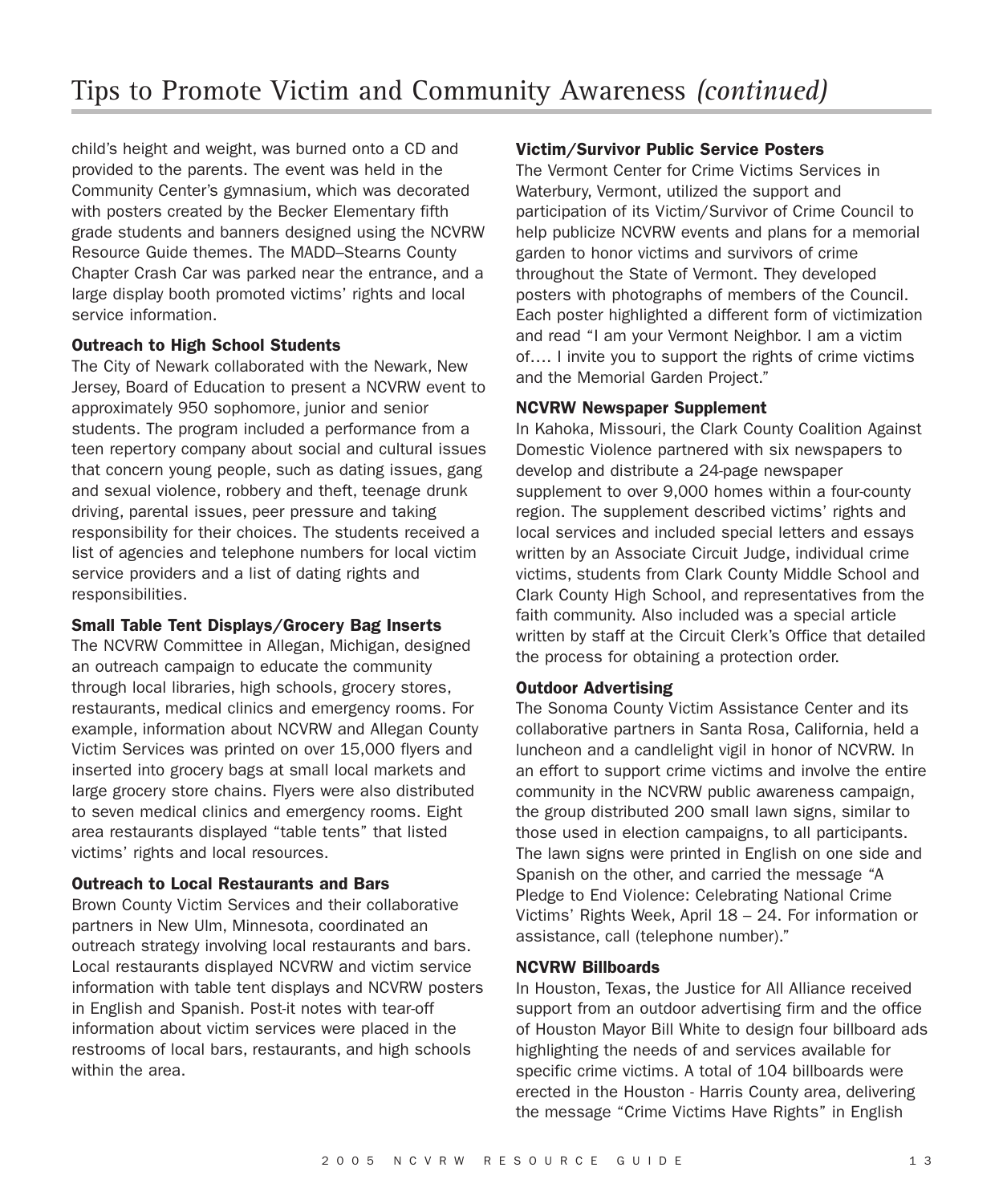and Spanish. Each billboard used the "crime clock" concept included in the 2004 NCVRW Resource Guide, addressed a specific type of victimization and provided a local telephone number where victims can access specific services. One hundred public officials, police department representatives, service providers and crime victims then attended a public event in Houston's Crime Victims' Memorial Park, where the significance of the billboard campaign was explained.

# **Art Contest**

In order to reach people within the local communities surrounding Frederick, Maryland, the Frederick County Domestic Violence Task Force asked children to draw their interpretation of the 2004 NCVRW theme by depicting how "helping people" is an American value. One drawing was selected and printed on postcards with a list of victim service and criminal justice-related resources printed on the alternate side. NCVRW posters and the postcards were distributed to community businesses and agencies prior to and during NCVRW.

### **Memorial Brick Dedication Ceremony**

Every year since 1996, the Capital District Coalition for Crime Victims' Rights, Inc. has hosted a statewide event in Albany, New York, at the New York State Crime Victims' Memorial, a permanent monument commemorating New York State victims and survivors of crime. This year, their closing event for NCVRW attracted approximately 250 participants. District Attorneys from surrounding counties and family members of victims read aloud the names of the 526 victims whose names are inscribed on bricks mounted within a walkway at the memorial site. In 2004, 48 new bricks were added to the walkway, and a map and index key were developed to help victims, their families and friends locate their individual brick along the path.

### **Motorcycle Run**

The Delaware Victims' Rights Task Force and its collaborative partners hosted a "Delaware State Police Domestic Violence Awareness Bike Run." More than 118 participants on motorcycles received a police escort on a journey through Kent County, Delaware. At the end of the event, the riders received information about domestic violence resources and listened to speeches from the Attorney General and State Police representatives. This group received assistance from the Press Secretary of the Delaware Attorney General's Office to help write press releases and use its media contacts to gain more coverage for the week's events.

## **Outreach to Underserved Populations**

A collaborative effort between victim service providers and community organizations enabled communities within Minneapolis and Hennepin County, Minnesota, to host 12 events focused on building links with underserved communities. All events were organized with the input and collaboration of various community and minority groups to ensure successful outreach efforts, and events were announced in neighborhood papers, and through community and minority radio and television stations. To promote respect for diversity throughout NCVRW, information about all the events was compiled on one informational flyer using graphics provided in the NCVRW Resource Guide. Examples of some of the events include:

- *Community Walk for Peace and Non-Violence:* Included a community walk with the African American Youth Drum Team, a resource fair and a program at an African American community neighborhood community center.
- *Homicide Memorial Service Drum Ceremony:* Featured a traditional Native American Homicide Memorial with Drum and Pipe Ceremony.
- *Southeast Asian Community Council Event:* Featured presentations by a local judge and victim service provider and performances by a traditional Asian Youth Dance group.

### **Survivors' Tree of Peace**

In Augusta, Maine, the Sexual Assault Crisis and Support Center had volunteers pre-fold hundreds of origami peace cranes. Participants of their "Take Back the Night" event were encouraged to write a message or the first name of a survivor of sexual violence on a crane and hang it on the Survivors' Tree of Peace.

### **Community Forum**

In Newark, New Jersey, the City of Newark Law Department Victim/Witness Advocacy Program hosted "An Evening with the Community: Information Panel Discussion" during NCVRW and had the community dialogue recorded for radio broadcast. The event fostered an opportunity for victims of crime and those who serve them to come together to discuss the impact of crime and victimization in Newark communities and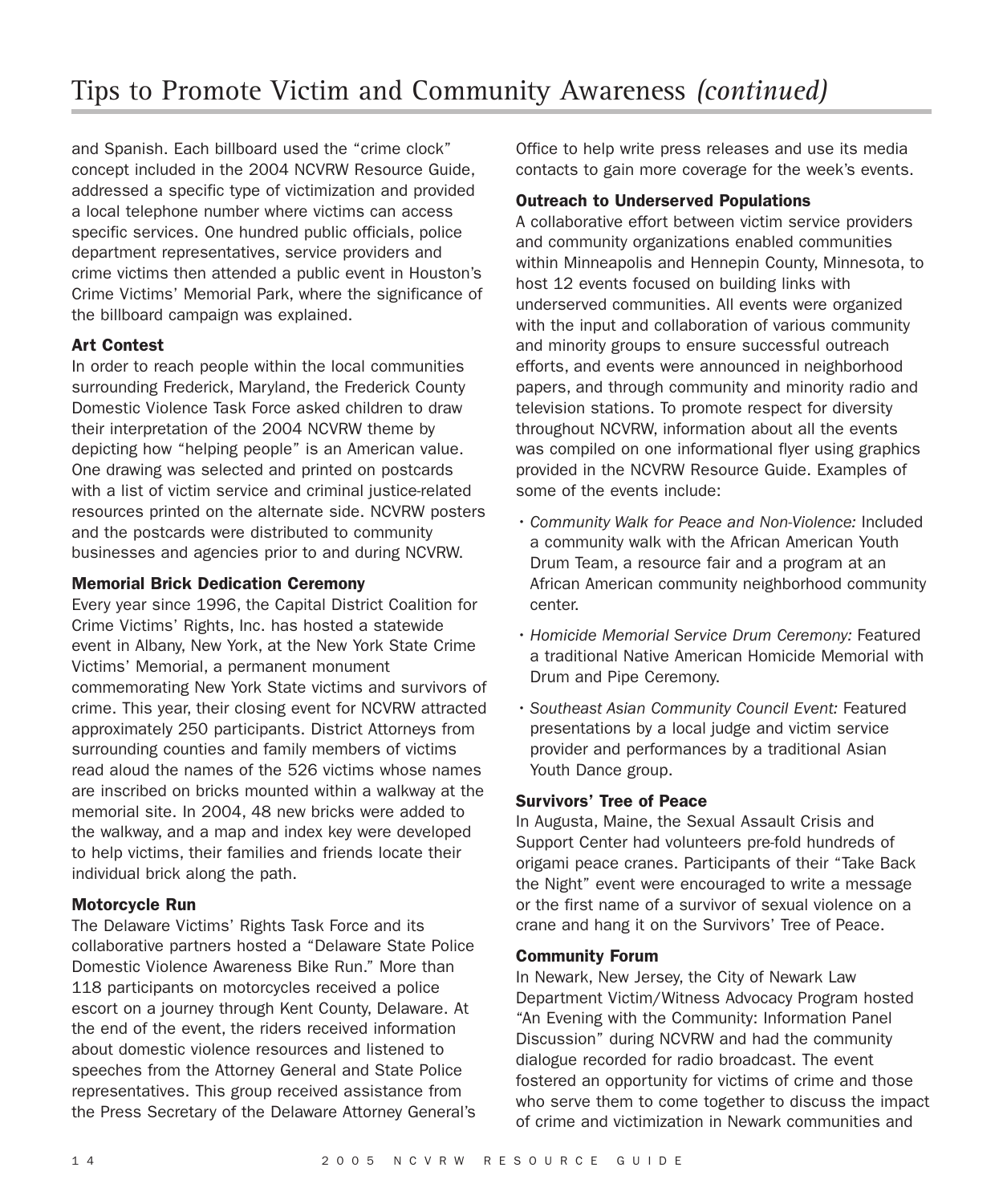to identify and address the needs of crime victims and find ways to reduce risks of harm. The community dialogue was broadcast by Inside Essex County Radio and by an Internet radio network, www.Live356.com.

### **Indian Country Initiatives**

The Blackfeet Tribe in Browning, Montana, initiated a series of events with the theme of "Victims' Rights – Blackfeet Values." A conference featured two full days of speakers, songs, prayers, and information about the problems of crime and how to address them within the context of traditional Blackfeet culture. Resource tables featured informational brochures from service providers, as well as child safety restraint information provided through the Indian Health Service Environmental Program. Other aspects of their NCVRW public awareness campaign featured a traditional meal and a pow-wow.

### **Collaboration With Community Service Programs for Juvenile and Adult Offenders**

The Siskiyou County Victim Services Program in Yreka, California, coordinated with the County Probation Department and provided juvenile and adult offenders an opportunity to help assemble victims' rights ribbons and attach them to NCVRW informational pin cards as partial fulfillment of their community service obligations. During the month of April, Victim Services Program staff

distributed over 2,000 ribbon cards to community members, local agencies and service providers.

#### **Engaging Correctional Agencies**

In Arizona, the Department of Corrections sponsored programming focused on victims' issues during the weeks prior to and during NCVRW. Inmates participated in a NCVRW poster contest and submitted over 50 different posters. The winning poster was duplicated and displayed at all state prisons. The focus on victims' rights made such an impact on the inmates that they raised over \$18,000 for the non-profit Arizona Coalition of Victim Services. Arizona inmates also built four memorials to crime victims throughout the state. In one instance, a large memorial made out of flagstone was handcrafted by inmates over several weeks and was erected in front of the County Courthouse.

### **Interfaith Agency Collaborations**

Prior to NCVRW, three victim service agencies in Everett, Washington, including Families and Friends of Violent Crime Victims, collaborated to provide educational presentations to different interfaith and civic groups in Snohomish County. Through these presentations and media publicity prior to the event, the group was able to broaden its base of support for its primary NCVRW events – a candle lighting event, a healing ceremony and resource fair at a local church.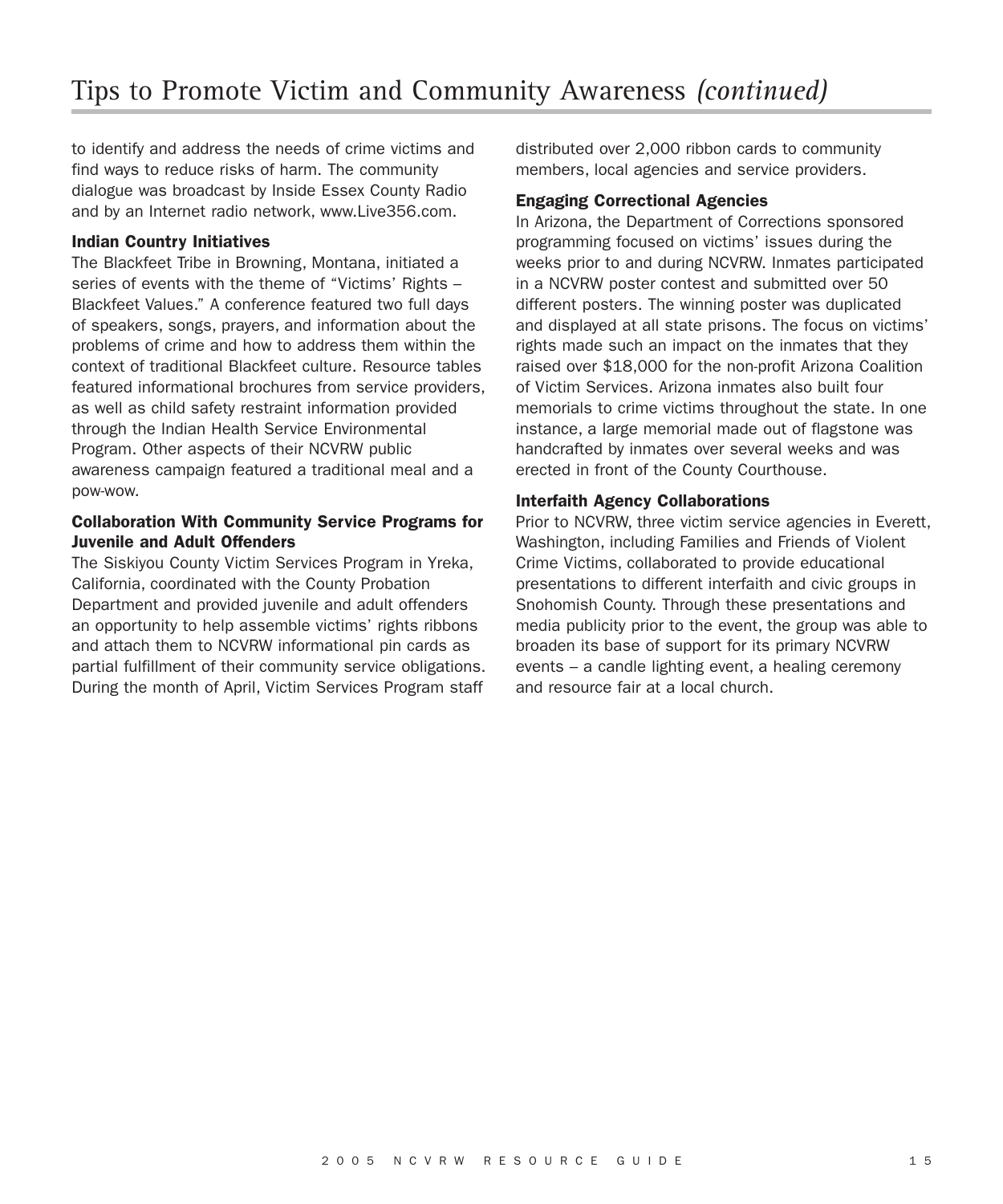# **Additional Tips to Promote the 2005 NCVRW Theme**

- Utilize this year's "25th anniversary" of NCVRW to promote "25 rights and services" available to help victims of crime in media outreach, speeches and public presentations, and public displays and visuals. For example:
	- Victim compensation
	- Victim notification
	- Victim protection and safety
	- Victim impact statements
	- Participation in justice proceedings
	- Victim restitution
	- Victim information and referrals
	- Compliance with victims' statutory rights
	- Assistance with understanding and exercising victims' rights
	- Crisis intervention
	- Needs assessments
	- Counseling
	- Safety planning
	- Court accompaniment
	- Safe and separate waiting areas
	- Provision of translators and interpreters
	- Transportation
	- Housing and relocation
	- Victim support groups
	- Employer advocacy and intervention
	- Employment and job training
	- Legal advocacy
	- Assistance in pursuing civil remedies
	- Assistance with immigration status
	- Referrals for social services
- Create a visual depiction of the "Paving the Path to Victim Justice" overview in this Guide to highlight landmarks of the past 25 years in your jurisdiction that have improved victims' rights and services. During NCVRW events and observances sponsored in your jurisdiction, prominently display the visual as a backdrop or special feature of the event.
- In advance of NCVRW, provide the theme "Justice Isn't Served Until Crime Victims Are" to allied professionals who work with victims and survivors of crime in your jurisdiction and ask them to address, "What does this theme mean to me?" With their permission, feature their responses during NCVRW events and media outreach with full attribution.
- Create a visual display for NCVRW observances of 25 pillar candles (silver, blue or white) and place a placard with each candle that designates one of the 25 rights and services for crime victims (included in this section). During the event, 25 victims and service providers can come forward, read the right or service, and light that candle to celebrate your accomplishments over the last 25 years.
- During NCVRW, present "Serving Victims, Serving Justice" awards to 25 people who have made a difference in the treatment and lives of victims of crime in your jurisdiction or community.
- Enlist elementary school children to decorate silver bells for crime victims, and present the bells to local victim programs for distribution to victims in your community as mementos of the commemoration of the Silver Anniversary of NCVRW. Another option would be to ask the children to decorate the bells with words of hope for crime victims and display the bells in a prominent way during all NCVRW events, or at some central community location such as the courthouse.
- Create a visual for NCVRW of a large "Justice Tree." Ask participants as they enter the venue or during the event itself to come forward and place a leaf on the tree, on which they have written what justice means to them, or why victim services are important.
- In honor of the 25th anniversary of NCVRW, create visuals for display during local events by creating large silver and blue cardboard or paper bells to place on the walls of the venue. On each bell, write one of the quotations included in this Resource Guide. On silver bells, write quotations that relate to justice; on blue bells, write quotations that relate to service.
- Approach the local print media in your community. Explain NCVRW and its purpose, theme and Silver Anniversary. Present the idea of a full week of opinion/editorial columns or feature articles, with each day focusing on a specific crime, how victims of that crime were treated 25 years ago and how they are treated today. Each day could be sponsored by a different victim service program or coalition (for instance, the local sexual assault center, the local domestic violence program, the local prosecutorbased program, etc.). A template for this concept, "A